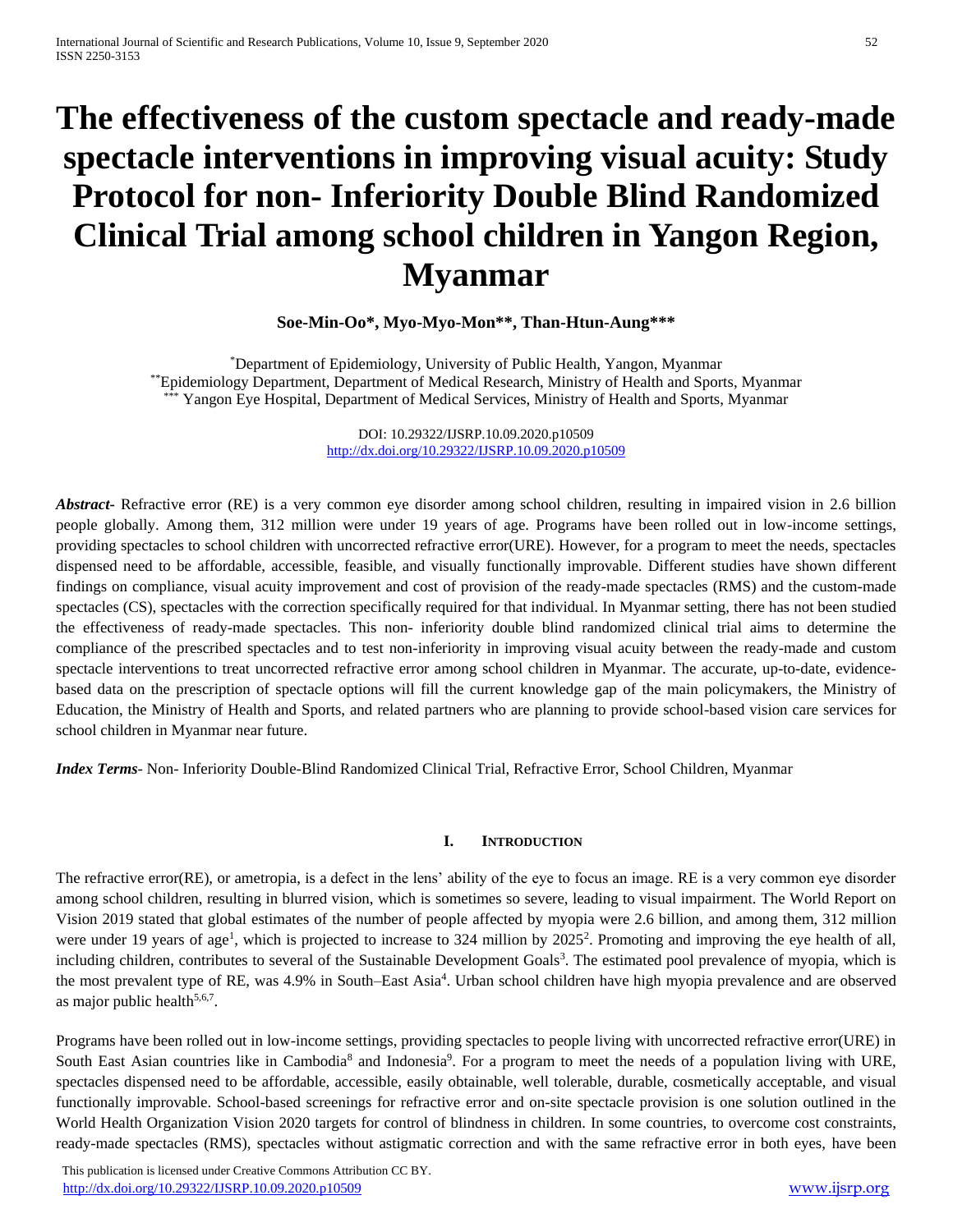used for spectacle delivery programs in some low-resource settings<sup>10</sup>. It is assumed that the RMS program carries an inventory of lower cost and new spectacles of commonly required powers, which can be provided to patients on the spot compared with the custom spectacles (CS), that is, spectacles with the correction specifically required for that individual, which can provide full correction of astigmatism and anisometropia as an advantage; however, it is expected as a costlier option $11$ .

Some countries like in India; school eye-screening programs CS regardless of severity or type of RE. These spectacles are not only more expensive to dispense than ready-made spectacles(RMS) but also require dispensing opticians, and cannot be dispensed immediately in schools as a one-stop service. However, on the other hand, when RMS is offered free, they are worn by less than 1 in 6 children and were available for use at school in less than half of cases for parents' ignorance, glasses were socially unacceptable, and broken or lost<sup>12</sup>. A cost-effectiveness analysis of a double-masked randomized controlled trial to determine the relative costeffectiveness of offering RMS and CS to treat URE among adults found that there was no significant difference between the effectiveness in improving visual acuity between them, but the CS was over four times the price of the RMS per patient. According to this study, the RMS program was found effective and cost-effective option than CS, providing further support for including RMS in programs to address URE<sup>13</sup>. Regarding compliance among school children, another randomized clinical trial of a school-based program RMS versus CS was studied in Banglor, India, found that the proportions in the RMS group were 'not inferior' when wearing spectacles compared to the CS group after 3 to 4 months of trial. Follow-up rates at 3 to 4 months were also similar to 78% in the RMS group versus 79% in the CS group<sup>14</sup>.

Similar findings were seen in China's study. In uncorrected visual acuity  $\leq 20/40$  in the better-seeing eye group showed a 91.1% improvement by  $\geq$ 3 lines of visual acuity with refractive correction and the  $\leq$ 20/50 group showed a 97.4% improvement by  $\geq$ 3 lines, suggesting that RMS could substantially alleviate visual morbidity in two-thirds or more of visually impaired schoolchildren in China<sup>15</sup>. Conversely, visual acuity was lower in RMS than in CS in the other study in China, but there were no differences in the rate of wearing after the 1-month visit among students with a predominantly simple myopic refractive error<sup>16</sup>.

However, dispensing RMS remains problematic and more expensive owing to the logistics cost resulting from choosing different varieties of the spectacle frame and powers of spectacle, expense, and reports of low compliance <sup>12, 17,18</sup>. Therefore, RMS might not always be assumed to be a feasible, affordable, and preferable option compared to CS. Moreover, depending on the severity of visual impairment and lack of correction for astigmatism and anisometropia, the percentage of children who could be accommodated in gaining visual acuity with RMS might differ from CS. In the Myanmar setting, there have been no visual acuity evaluations examining the effectiveness of ready-made spectacles. Therefore, it is fruitful to investigate the relative effectiveness of offering spectacles, either RMS or CS, in Myanmar. The accurate, up-to-date, evidence-based data on the prescription of spectacle options will fill the current knowledge gap of MOHS and related partners, who are planning to provide school-based vision care services for school children in Myanmar near future.

## **Aims of the study**

This study aimed to determine the relative effectiveness of offering spectacles to treat uncorrected refractive error and to test noninferiority in improving visual acuity between ready-made spectacles and custom spectacles interventions in Myanmar. To the best of our knowledge, this study of this nature has not been conducted in Myanmar. In a low-resource country like Myanmar, the development of school-based vision care programs with the provision of affordable, accessible, feasible, and visual functionally improvable spectacles will be beneficial to school children with RE. The research hypothesis to be tested is that ready-made spectacle intervention is not inferior to custom spectacle interventions in improving visual acuity.

## II. **METHODOLOGY**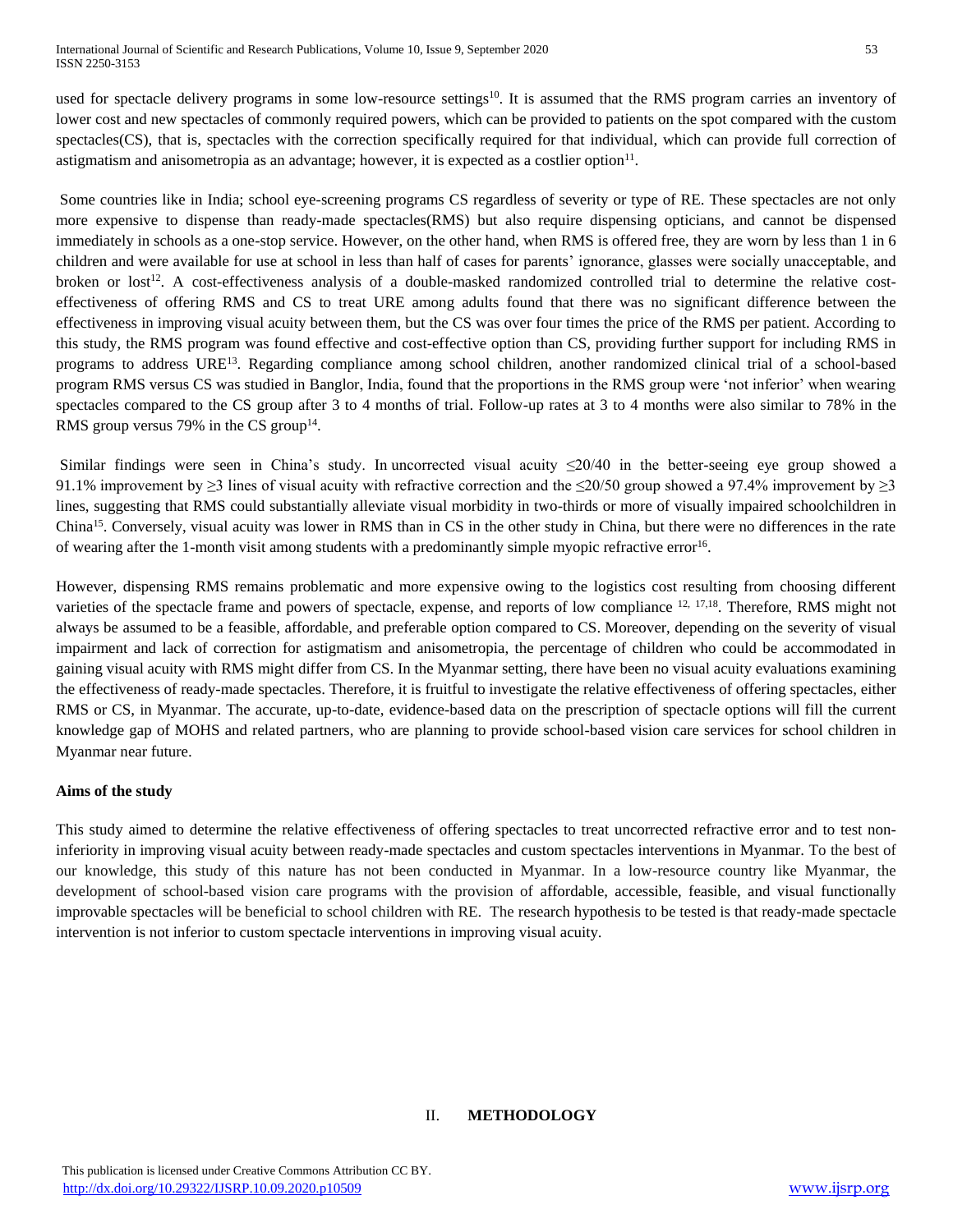International Journal of Scientific and Research Publications, Volume 10, Issue 9, September 2020 54 ISSN 2250-3153

#### **Methods:**

### **2.1 Study design**

This is a non- Inferiority Double Blind Randomized Clinical Trial to determine the effectiveness of ready-made spectacle as interventions and the custom spectacle as control and in improving visual acuity among school children in Yangon Region, Myanmar.

#### **2.2 Settings and study population**

We will recruit primary, middle, and high school students (from Grade 3 to Grade 10) from one urban township in Yangon, Myanmar to involve in the study. Inclusion criteria are school children of both sexes aged between 8 and 16 years with at least -0.50 D (20/40 in Snellen's Chart) and <-4.0 D, i.e. 20/300 in Snellen's Chart) of myopia. Those aged less than 8 years or over 16 years with significant RE, best VA<2 lines in both eyes (<20/40), reduced VA, not for URE, further examination required, with  $\geq$ 2.00 D astigmatism,  $\geq$ 2 D myopic anisometropia (the condition in which the two eyes have unequal refractive power), and ≥1 D hyperopic anisometropia and ocular disease affecting vision will be excluded from the study.

### **2.3 Sample size determination**

The total minimum required sample is 250 to complete in each arm to be able to measure a 1% difference, assumed percent 'visual acuity' in the CS group with 80% and assumed percent 'visual acuity' in the RMS group with 79%. If there is a true difference in visual acuity, to be 80% sure that the upper limit of a one-sided 95% confidence interval will exclude a difference in favor of the CS group of more than the non-inferiority limit 10%. The alpha error is considered as 0.1 with 80% power.

Since there has been no previous study relating RMS and CS to improvement in visual acuity and cost effectiveness, especially in the Myanmar context, the following assumptions have been made. In the RMS group, the incremental power of the RMS is 0.25 diopters and many resource-poor countries have utilized this increment to limit its inventory and as such many children will have spectacle powers not falling within its increment. The assumption, therefore, is that only 79% of children will have VA Snellen 20/20. In the CS group, although the correct prescription in diopters may be provided, the optical technician in the optical shop in close proximity to the school may not be able to provide accurate spectacle power as per the prescription. As such, the assumption is that only 80% of the children will have VA, Snellen 20/20.

### **2.4 Sampling Procedure**

Multi-stage sampling was used. In stage 1, a list of all townships was initially made along with their estimated population size in the Yangon region. Urban and rural population sizes are listed separately for each township. Townships that have more than 50% of their population are classified as urban townships. Using simple random sampling, two urban townships in the Yangon Region were selected. Stage 2 was the selection of public schools within each township. In each township, all public schools with student lists within these townships are recorded to be used as a sampling frame. Using simple random sampling, schools were selected to recruit approximately 5000 to 6000 school children for vision screening, assuming that 24.5% of school children had myopia<sup>19</sup>. Stage 3 involved random selection of children to participate in the survey. A list of all students and their ages were obtained by the study team. Each and every student who gives informed consent will be screened for their vision. From the eligible participants, simple random sampling was used to get the required sample size of 500. A replacement was selected through simple random sampling of the selected students who were not available. If any student refused to participate, then a replacement was selected through simple random sampling. During the recruitment process, all children requiring spectacles, whether eligible for the trial or not, were allowed to select the frames they preferred from a range of colored plastic or metallic frames.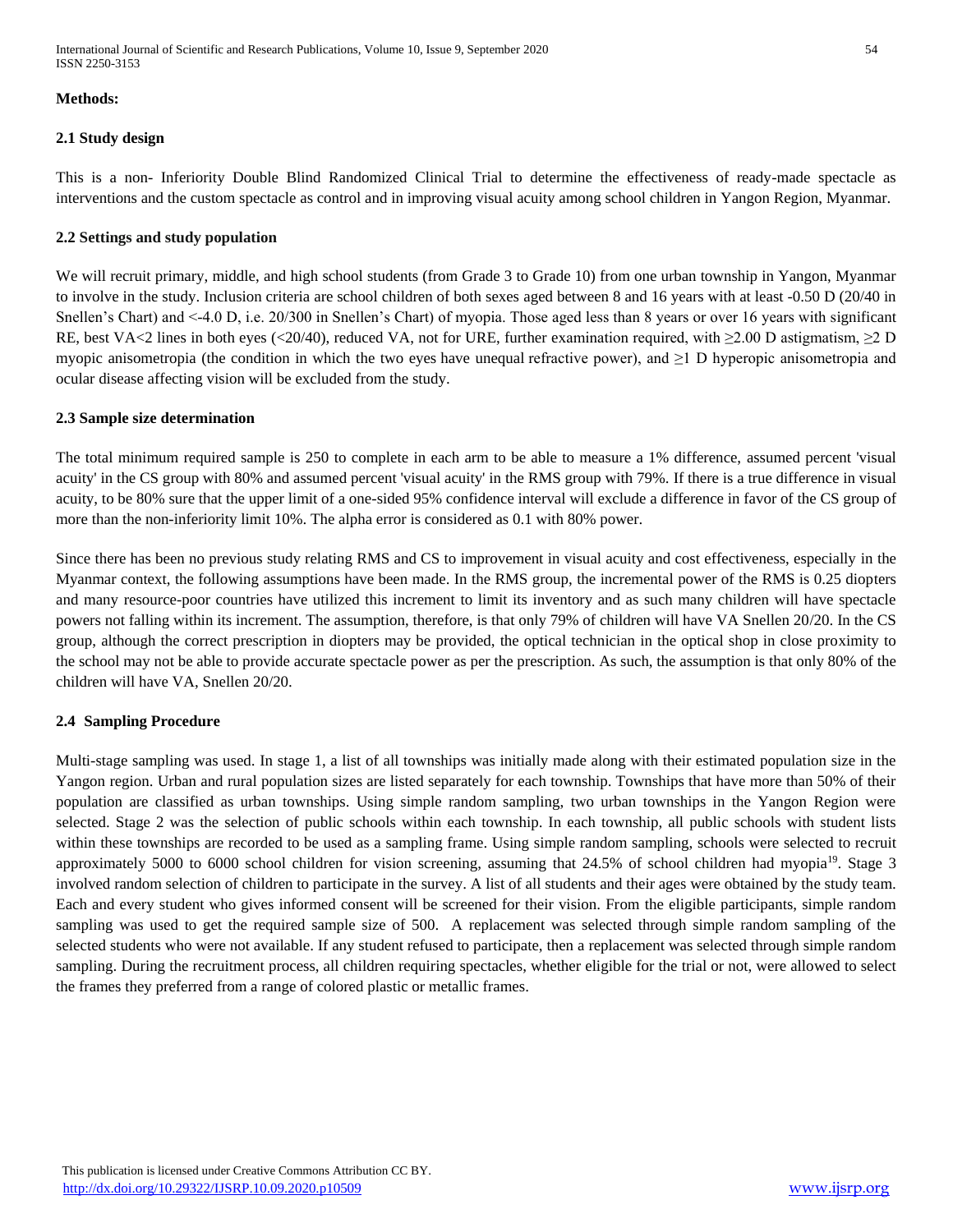

**Figure 1 Randomization flow chart to show recruitment process for eligible participants and randomization** 

The flow chart in Figure 1 shows the activities involved from screening to deciding whether school children are eligible for recruitment. In the schools selected for the trial, trained teachers are going to measure visual acuity at the 20/30 level in each eye and with both eyes open, with spectacles if the child usually wears them. Snellen's chart will be used at the recommended test distance of 20 feet. School children who pass the screening test will be excluded from the study.

All children who present with visual acuity at 20/30 of Snellen's chart in each eye with both eyes open will continue to undergo a second time screening of both objective and subjective refraction by the refractionists. School children who have insignificant RE (better VA <20/50 or <2 lines in both eyes) will be excluded from the study after dispensing the custom spectacle if required. School children with reduced VA, which is not due to URE, will be referred to Yangon Eye Hospital for further examination.

Only school children who have corrected VA improvement by  $\geq 2$  lines in at least one eye will continue to undergo third time screening. School children who have a cylinder for the best VA in a better seeing eye will be excluded from the study after dispensing the custom spectacle. School children with no significant cylinder in the better-seeing eye, but VA with > -4D, they will also be excluded from the study after dispensing the custom spectacle. Only school children with VA between >-1D and ≤-4D will be eligible for the study.

## **Randomization (Block randomization)**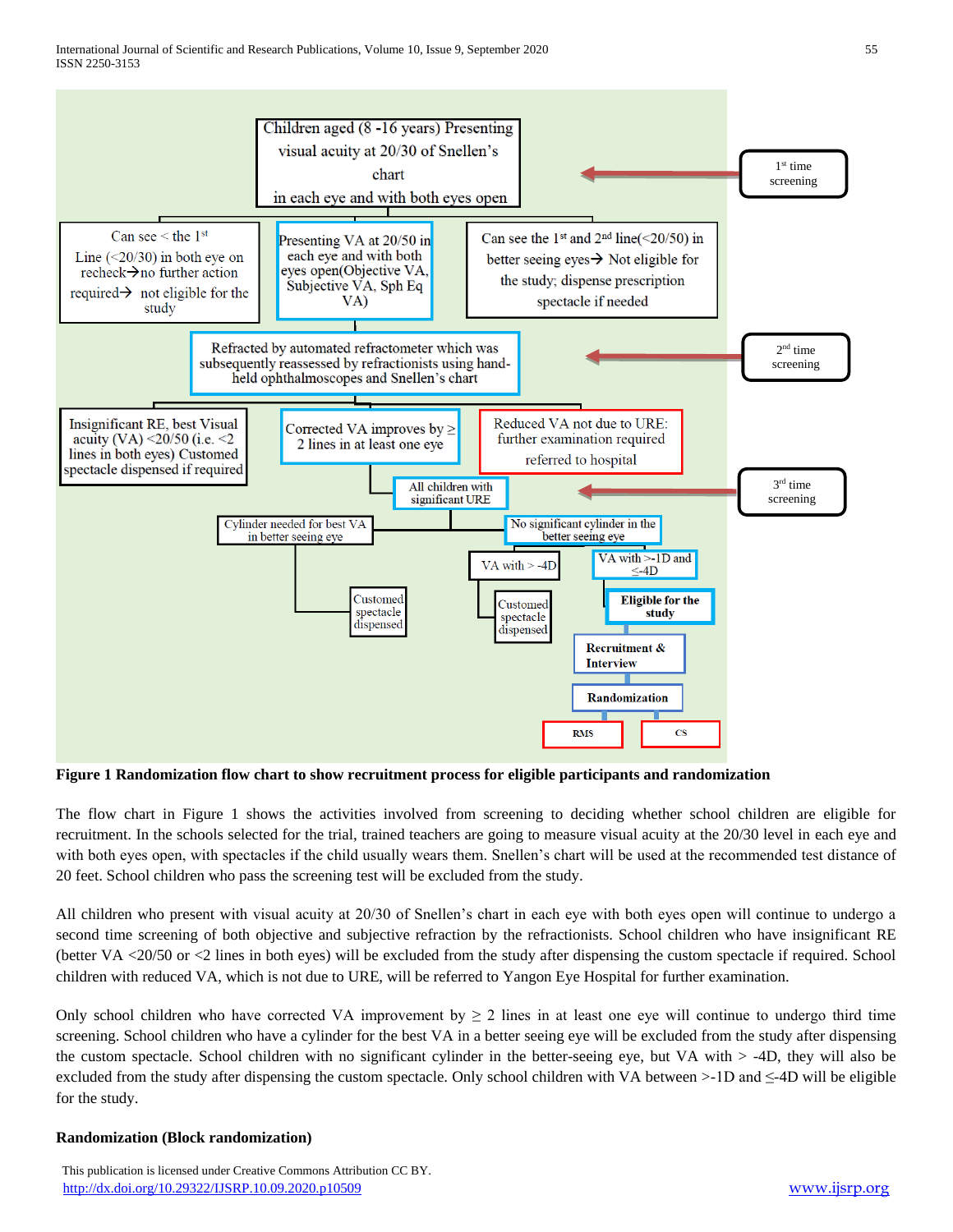A consent form will be given to eligible children to be signed by their parents and return to the school. After recruitment, block randomization will be conducted to ensure a balance between treatment groups, in "blocks size of four" with each block having equal numbers of ready-made spectacle group (A) and custom spectacle group (B) in a ratio of 1:1. All possible six block permutations will be AABB, ABBA, BBAA, BAAB, ABAB, and BABA. A block will be chosen at random and treatments will be allocated accordingly. Allocation concealment [will be obtained by using the random allocation sequence](http://www.consort-statement.org/index.aspx?o=1026) by block randomization, which will be conducted solely by the principal investigator (PI). No other person except PI will not be accessible to information regarding enrollment of participants, allocation sequence, and assignment of participants.

## **Masking**

At the study site, PI will be the only person who will select envelopes that contain block assignment randomly. No other person except PI will be inaccessible to ensure allocation concealment. All school children and refractionists who will administer the interventions will be blinded to the group assignment in order to be double blind. Those recruited to the study will receive either RMS or CS free of charge. Participants will then be evaluated when they receive their spectacles and after 1 month of wear (Figure 2).



## **Figure 2 The schedule of enrolment, interventions, and assessments**

## **2.5 Data collection methods and tools**

*Visual acuity measurement and data collection*: At the start of the trial, a qualified refractionist or optometrist will measure visual acuity using objective refraction by retinoscopy, and auto-refractor and subjective refraction using loose trial lenses under the close supervision of an ophthalmologist. For the participants, having own spectacles will be rechecked prior to receiving the study spectacles. Visual acuity is measured using the foot (fractional) in Snellen's chart of 20/20 scale, and then converts to LogMAR scale to get continuous variables using a conversion table<sup>20</sup>. RE scores will be recorded in the participant's record. Then, the enumerator will record the score after asking a short survey, using a set of pre-coded questions in the KoBo collect toolkit. Record sheets will then be uploaded and the PI will check for their completeness and accuracy. To reduce inter-observer variation as low as possible, interobserver agreement between refractionist in visual acuity testing and refraction will be evaluated through test-retest measurements during the training period. Standardization of clinical methods and procedures for refractionist is an important part of training. Data collection survey team will consist of three qualified refractionists, two trained enumerators, an ophthalmologist, and a team leader.

## *Spectacles prescription:*

- i. For the trial group, the spectacle lenses used in the RMS group will be −0.50 D to −4.0 D in 0.25 steps and have the same power in each eye.
- ii. For the comparator group, the spectacle lenses used in the CS group are the exact power resulting from visual acuity testing by refractionists for each child.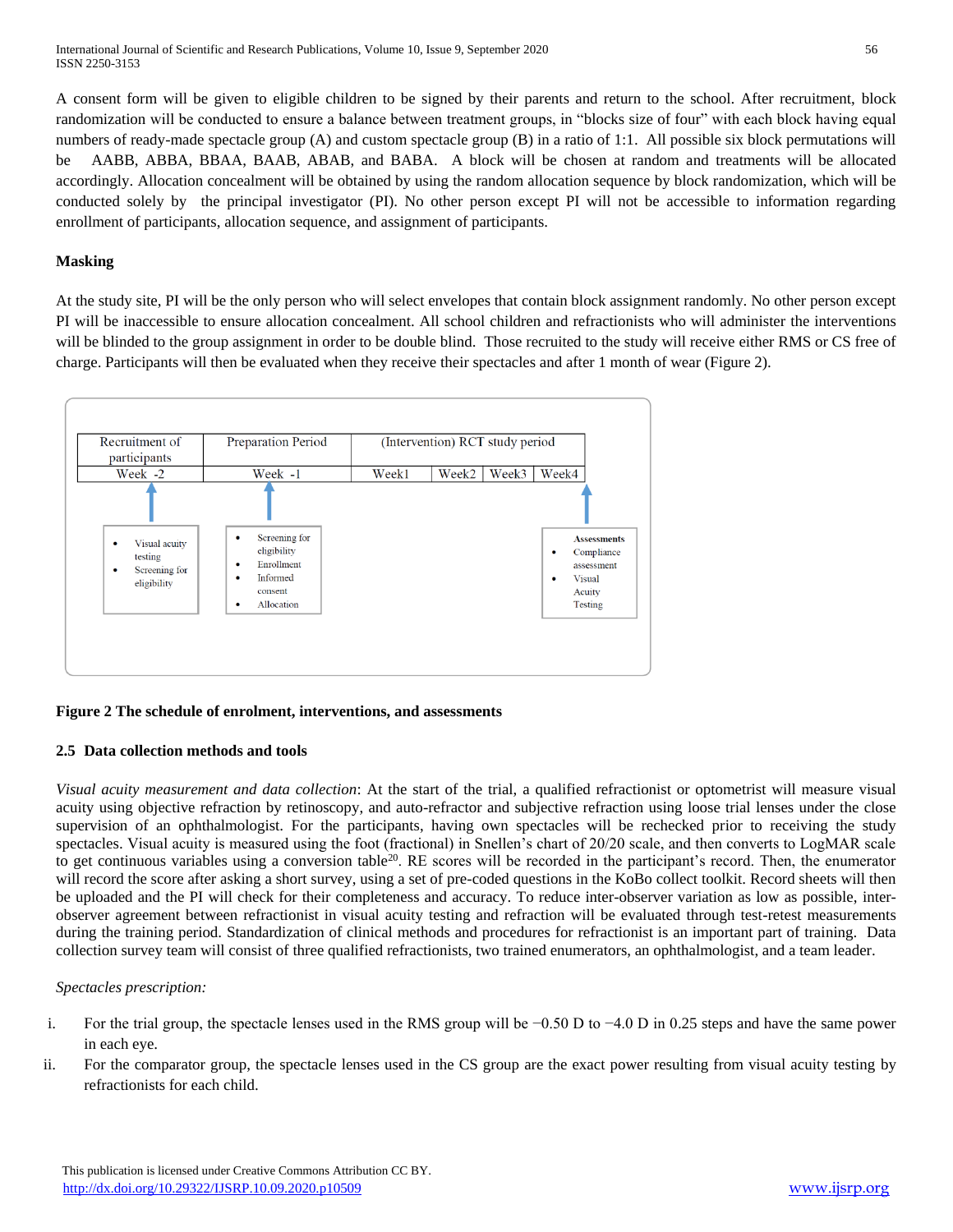The researcher will provide all the cost of procurement of both RMS and CS spectacles that will be ordered from the optical store to get the exact power of the participants. The spectacles will be fitted by the refractionist and dispensed by the researcher in a subsequent visit to the school for those participants receiving either RMS or CS.

*Visual outcome measurement at the end of the trial*: Corrected vision will be measured with the study spectacles. After the spectacles have been fitted and dispensed, they will be followed up after one month. Outcomes are measured at the start date of the intervention pre- intervention and within one week after the intervention for post-intervention.

**The primary outcome** is compliance to the provided spectacles. We will access the proportion of children who are wearing spectacles at an unannounced visit to the school 1 month after the spectacle dispensing. A field worker, masked to the allocation arm, assesses spectacle wear and categorize whether wearing the spectacles at the time of the visit, not wearing the spectacles at the time of the visit but have them at school, not wearing the spectacles at the time of the visit but said they are at home, and not wearing the spectacles due to loss or broken.

**The secondary outcome** is the visual acuity in both the RMS and CS assigned children. In both groups it is determined for children with 20/20 (best corrected visual acuity) and those children with 20/25 (acceptable visual acuity) using Snellen's Charts. They are regarded as those with normal vision. Line read on the Snellen's chart by better seeing eye are noted and converted to the LogMAR Scale by the score conversion table described above<sup>21</sup>. For both groups for measuring visual acuity, both auto refractor and trial lenses will be used for measurement of VA (Table 1).

| Outcome variable                      | Measuring Instrument/procedure                                                                                                                                                                                              |
|---------------------------------------|-----------------------------------------------------------------------------------------------------------------------------------------------------------------------------------------------------------------------------|
| compliance to the provided spectacles | Using the follow-up data collection form, the field<br>worker asks the child the reason and this is coded<br>and recorded.                                                                                                  |
| Visual acuity                         | Using both auto refractor and trial lenses, the<br>refractionsits will record the line read on the<br>Snellen's chart by better seeing eye are noted and<br>converted to the LogMAR Scale by the score<br>conversion table. |
| Visual acuity improvement             | Difference in visual acuity before and after wearing<br>of spectacles in both groups                                                                                                                                        |

**Table 1** Outcome variables and measuring instruments/ procedure

## **2.6 Data management and analysis**

All refractionists have been trained, including inter-observer agreement studies for visual acuity measurement and refraction, all enumerators for data recording. Using password protected databases in Excel, all the data resulted from the KoBo collect will be entered. Data management team will keep recording forms and the data with the high concern of safety during the trial. Microsoft Excel 2016 will be used for data entry and the generation of graphs. STATA version 15 will be used for all statistical analysis. To have comparability of the intervention and control groups, characteristics of participant will be compared by sociodemographic characteristics, degree of uncorrected refractive errors, and presenting visual acuity in the better eye. Baseline data will be fitted in an analysis of covariance(ANCOVA). The randomization code will only be removed after analyzing all the data. 95% two-sided confidence intervals will be used for statistical uncertainties. A  $p$ -value of <0.05 will indicate statistical significance.

## **Data monitoring**

Monitoring committee for data will not be necessary because both arms are non-invasive and not novel procedures but are in common use in daily practice. Significant adverse effects are not expected. As interim and subgroup analyses are not planned in the protocol, there will be no stopping rules.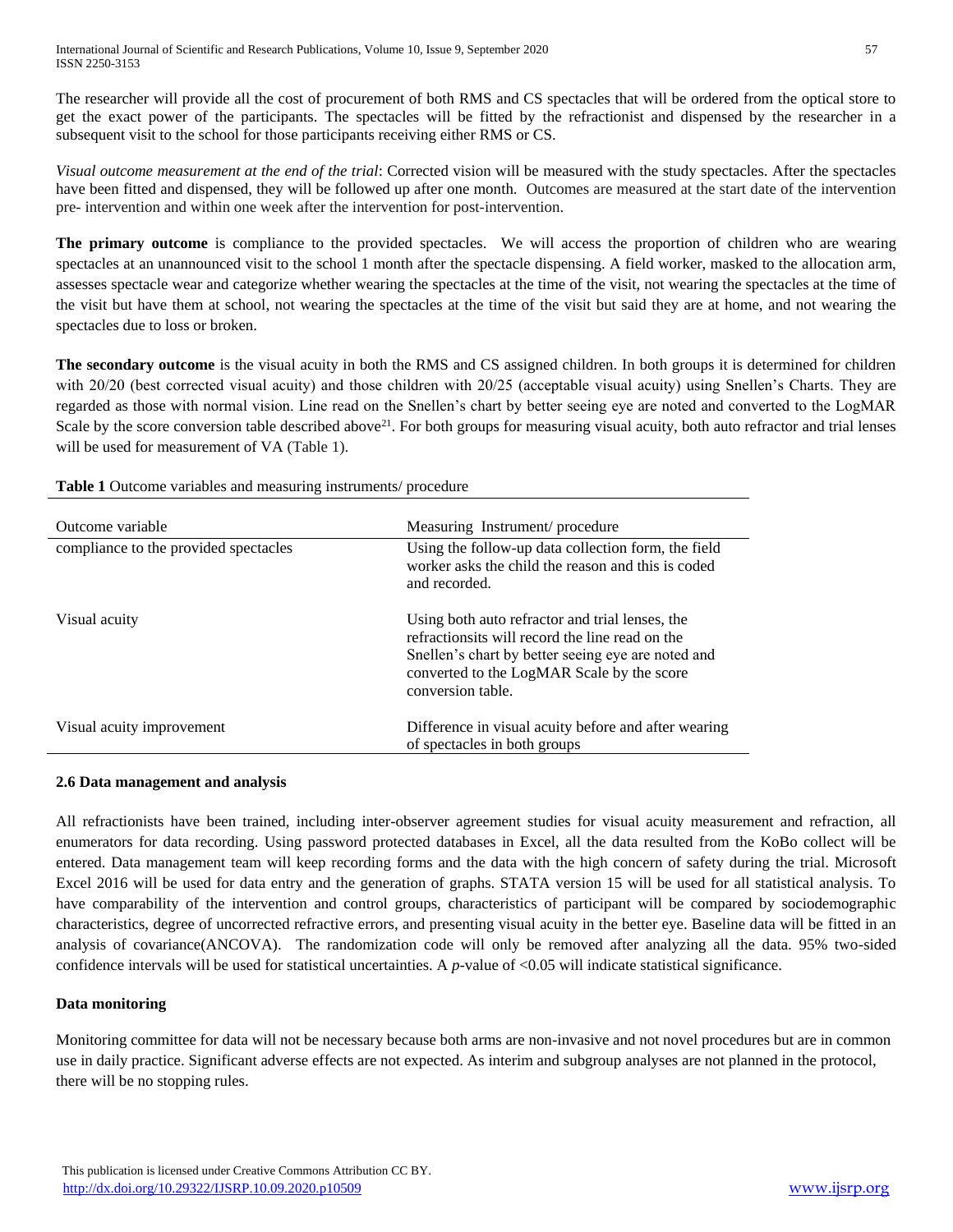International Journal of Scientific and Research Publications, Volume 10, Issue 9, September 2020 58 ISSN 2250-3153

#### **Protocol amendment**

No important protocol modifications, such as changes to eligibility criteria, were required.

#### **Ethical consideration**

This randomized controlled trial will ensure; free and independent choice of the participant without coercion, provision of informed consent of the participants, maximum benefit with minimum risk, equal opportunity for all to participate in the trial, and no therapeutic misconception in the mind of the participants. The study will be conducted in accordance with the principles put forward in the Declaration of Helsinki in its current version.

## **Harms**

In order to prevent harmfulness to the participants, it will be ensured to prescribe accurately to fitting of spectacles as unfitted spectacle can cause blurred vision and symptoms of eyestrain or headache. All refractions in this trial will be operated and prescribed by highly experienced and qualified refractionists. School children who have refractive errors but not suitable for ready-made spectacles are not eligible for the trial, thus, harm resulting from under or over correction will be reduced. Any child who says that blurred vision, eyestrain or headaches after wearing the prescribed spectacles will be refracted again and given a new pair of spectacles, if necessary. The study presents no additional risks to participants beyond those posed by assessment of visual acuity for RE.

## **Informed consent of Individuals**

All participants will be required to give their written consent before they are enrolled into the study. As part of the informed consent process, the purpose of the study and all study procedures will be explained to them. All participants will have the right to withdraw from the study at any moment, without jeopardizing their access to any services.

#### **Risks to Confidentiality**

The following risks are associated with a potential breach of confidentiality: social risk due to stigma or other negative social outcomes of breach of confidentiality. There are other potential minor risks and concerns associated with participation in this study, including: inconvenience when the interview is taking longer than expected to administer; emotional or psychological effects if the topics of the interview arouse negative emotions, given the potential sensitivity of the issues to be studied.

To limit potential risks, participants will be informed as per the assent form that they can choose to not respond to any of the interviewer's questions and will be allowed to cease the study at any time. Participants will be provided contact information for the study by Principal Investigator, who will be available to answer any questions about the study at the conclusion of the interview process. All data will be de-identified on entry into electronic files, and personal identifying information will be removed from paper survey forms once data has been transferred to electronic files. A unique identifier code will be created to link the paper copies of completed surveys to each case in the electronic files, in case there is the need for verification during the data cleaning and analysis process.

#### **Data Sharing**

The Principal Investigators' role will be to ensure that the project is conducted as per the protocol and consistent adherence to operational procedures. The research will be monitored by the Principal Investigator(PI)and Co PIs. The results of the study will be made widely available in Myanmar. It will serve to inform the eye health practitioner community, those engaged in policy development at the Ministry of Health and Sports, academics working in the field of eye health in Myanmar, and an international community of interest. PI will hold a series of dissemination events to publicize the findings and be active partners in discussions about their implications for improving eye health services for school-aged children in Myanmar.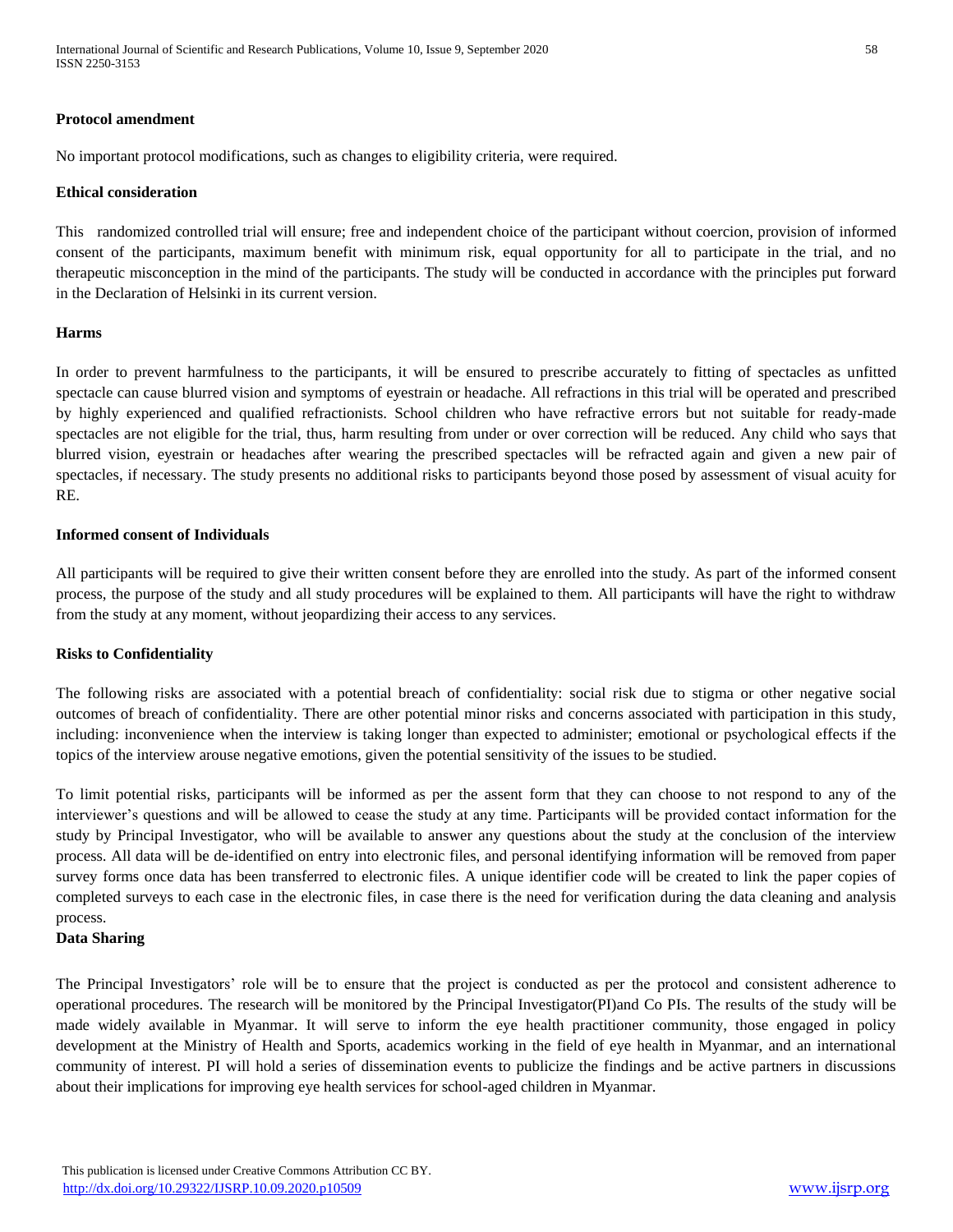## **Trial status**

Recruitment was ongoing at the time of submission. Recruitment has been started on August 2020.

## **III. RESULTS**

The proposal of this study was submitted to the board of studies and ethical approval has been received from the Institutional Review Board (IRB) of the University of Public Health, Yangon. It is also registered by Preliminary Registration: PLRID-00565\_V1 at Myanmar Health Research Registry, Department of Medical Research, Yangon, The Republic of the Union of Myanmar. The trial will be conducted in August 2020, expected to be completed by September 2020. Final report will be submitted by December 2020.Trial registration data is described (table2).

**I. Table 2. Trial Registration Data**

| <b>Table 2</b> Data category and information of the trial |                                                                                |  |
|-----------------------------------------------------------|--------------------------------------------------------------------------------|--|
| Data category                                             | Information                                                                    |  |
| Registry and trial identification<br>number               | PLRID-00565_V1                                                                 |  |
| Protocol version                                          | First version (June 9, 2020).                                                  |  |
|                                                           | No important protocol modifications, such as changes                           |  |
|                                                           | to eligibility criteria, were required.                                        |  |
| Date of registration                                      | 1 February, 2020                                                               |  |
| Source(s) of monetary or                                  | Ministry of Health and Sports, The Republic of Union of Myanmar                |  |
| material support                                          |                                                                                |  |
| Primary sponsor                                           | Implementation Research Grant of Ministry of Health and Sports, The            |  |
|                                                           | Republic of Union of Myanmar                                                   |  |
| Contact for scientific queries                            | Soe Min Oo, MB, BS, MPH, MS Epidemiology, Department of Sports                 |  |
|                                                           | and Physical Education, Ministry of Health and Sports, Myanmar                 |  |
| Public Title                                              | The effectiveness of the custom spectacle and ready-made spectacle             |  |
|                                                           | interventions in improving visual acuity                                       |  |
| Scientific Title                                          | The effectiveness of the custom spectacle and ready-made spectacle             |  |
|                                                           | interventions in improving visual acuity - non- Inferiority, Double Blind,     |  |
|                                                           | <b>Randomized Clinical Trial</b>                                               |  |
| Country of recruitment                                    | Myanmar                                                                        |  |
| Health condition(s) or                                    | Vision Impairment                                                              |  |
| problem(s) studied                                        |                                                                                |  |
| Intervention                                              | Ready-made spectacle provision as trial and custom spectacle as                |  |
|                                                           | comparator                                                                     |  |
| Key inclusion and exclusion                               | Inclusion criteria: School students aged 8 to 16 years of both sexes from      |  |
| criteria                                                  | one urban township in Yangon, with visual acuity -0.50 D to <-4.0 D of         |  |
|                                                           | myopia.                                                                        |  |
|                                                           | Exclusion criteria: aged $< 8$ years or $> 16$ years with significant RE, best |  |
|                                                           | VA<2 lines in both eyes, reduced VA, not due to URE, further                   |  |
|                                                           | examination required, with $\geq$ 2.00 D astigmatism, $\geq$ D myopic          |  |
|                                                           | anisometropia, and $\geq 1$ D hyperopic anisometropia and ocular disease       |  |
|                                                           | affecting vision.                                                              |  |
| <b>Study Type</b>                                         | Interventional                                                                 |  |
|                                                           | Allocation- non- inferiority, Double Blind, Masking, Randomized                |  |
|                                                           | Primary purpose: Prevention                                                    |  |
| Date of first enrolment                                   | 1 August, 2020                                                                 |  |
| Target sample size                                        | 500                                                                            |  |
| Recruitment status                                        | Recruiting                                                                     |  |
| Primary outcome(s)                                        | compliance to the provided spectacles                                          |  |
| Key secondary outcomes                                    | Visual acuity, visual acuity improvement                                       |  |

**Table 2** Data category and information of the trial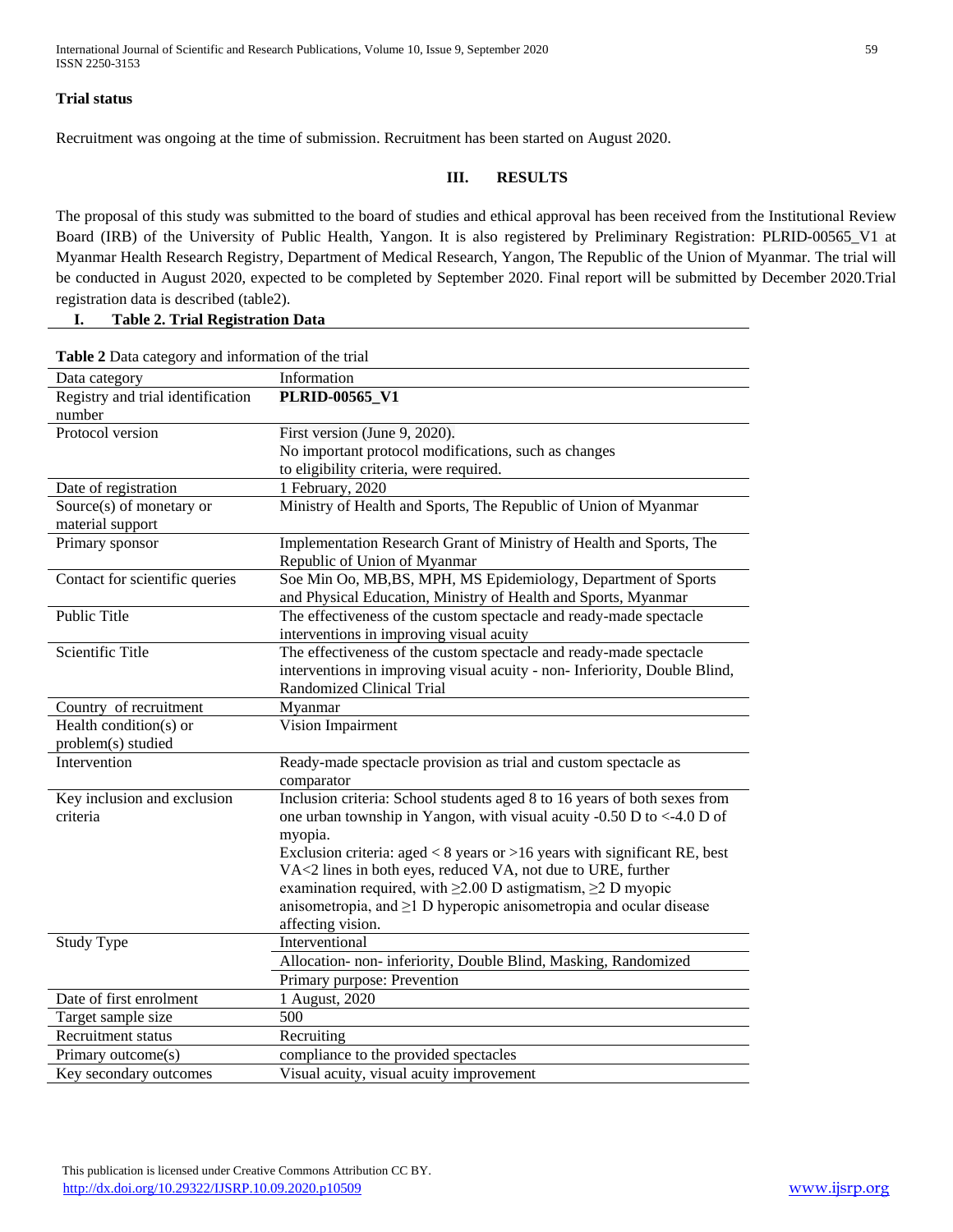## **IV. DISCUSSION**

This trial is designed to explore whether ready-made spectacles are not inferior to compliance of spectacle wearing and improvement of visual acuity compared to custom spectacles. The findings of the study will disseminate to all the policy makers from the Ministry of Education and the Ministry of Health and Sports for the development of school-based eye health care programs and strategies to mitigate the burden of refractive error among students in Myanmar.

## **V. ACKNOWLEDGEMENT**

This work was funded by the Implementing Research Grant of the Ministry of Health and Sports(MOHS), The Republic of Union of Myanmar. We deeply appreciated MOHS for financial support for the study. The authors gratefully acknowledge members of Institutional Review Board (IRB) of the University of Public Health, Yangon, The Republic of Union of Myanmar.

## **VI. REFERENCES**

- 1. World Health Organisation. *World Report on Vision*.; 2019. https://www.who.int/publications-detail-redirect/world-report-onvision
- 2. Rudnicka AR, Kapetanakis V V., Wathern AK, et al. Global variations and time trends in the prevalence of childhood myopia, a systematic review and quantitative meta-analysis: Implications for aetiology and early prevention. *Br J Ophthalmol*. 2016. doi:10.1136/bjophthalmol-2015-307724
- 3. Gray Z. Tackling inequality and inequity in eye health: Can the SDGs help us? *Community Eye Heal J*. 2016.
- 4. Hashemi H, Fotouhi A, Yekta A, Pakzad R, Ostadimoghaddam H, Khabazkhoob M. Global and regional estimates of prevalence of refractive errors: Systematic review and meta-analysis. *J Curr Ophthalmol*. 2018. doi:10.1016/j.joco.2017.08.009
- 5. Paudel P, Ramson P, Naduvilath T, et al. Prevalence of vision impairment and refractive error in school children in Ba Ria Vung Tau province, Vietnam. *Clin Exp Ophthalmol*. 2014. doi:10.1111/ceo.12273
- 6. Saw SM, Tong L, Chua WH, et al. Incidence and progression of myopia in Singaporean school children. *Investig Ophthalmol Vis Sci*. 2005. doi:10.1167/iovs.04-0565
- 7. Mahayana IT, Indrawati SG, Pawiroranu S. The prevalence of uncorrected refractive error in urban, suburban, exurban and rural primary school children in Indonesian population. *Int J Ophthalmol*. 2017. doi:10.18240/ijo.2017.11.21
- 8. Khan I. A simple way to make learning easier for many children: eyeglasses. Global partnership for Education. https://www.globalpartnership.org/blog/simple-way-make-learning-easier-many-children-eyeglasses. Published 2017. Accessed May 15, 2020.
- 9. Helen Keller I. Preventing childhood blindness in underserved populations in Indonesia. https://www.iapb.org/wpcontent/uploads/Impact-report-Helen-Keller-Indonesia-Surabaya.pdf. Published 2014.
- 10. IAPB. *Standard School Eye Health Guidelines for Low and Middle-Income Countries*.; 2018. https://www.iapb.org/wpcontent/uploads/IAPB-School-Eye-Health-Guidelines-20181203-English.pdf.
- 11. Morjaria P, Murali K, Evans J, Gilbert C. Spectacle wearing in children randomised to ready-made or custom spectacles, and potential cost savings to programmes: Study protocol for a randomised controlled trial. *Trials*. 2016. doi:10.1186/s13063-016- 1167-x
- 12. Castanon Holguin AM, Congdon N, Patel N, et al. Factors associated with spectacle-wear compliance in school-aged Mexican children. *Investig Ophthalmol Vis Sci*. 2006. doi:10.1167/iovs.05-0895
- 13. Angell B, Ali F, Gandhi M, et al. Ready-made and custom-made eyeglasses in India: A cost-effectiveness analysis of a randomised controlled trial. *BMJ Open Ophthalmol*. 2018. doi:10.1136/bmjophth-2017-000123